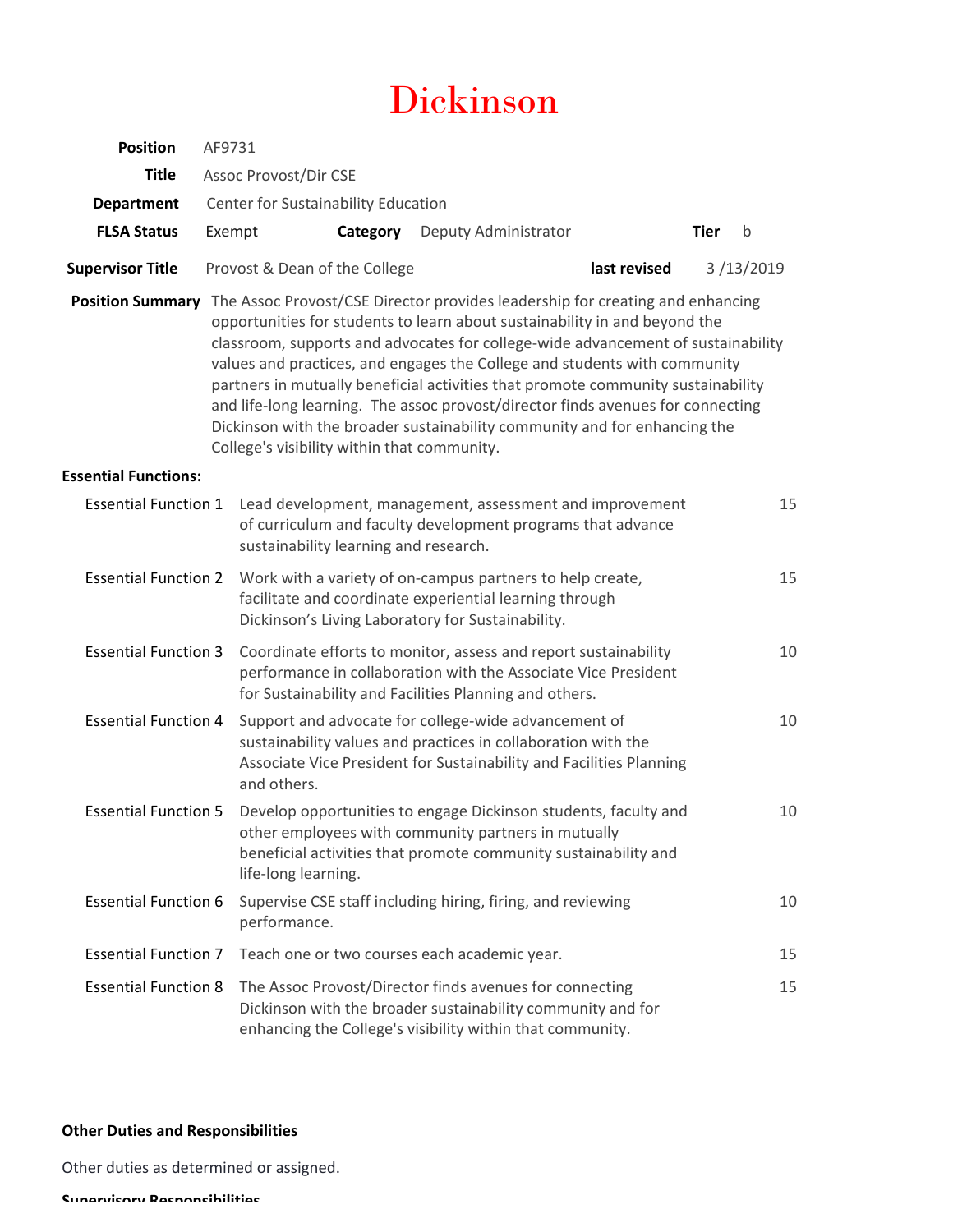#### **Supervisory Responsibilities**

Supervises work of others, including planning, assigning, scheduling and reviewing work, ensuring quality standards. Is responsible for hiring, terminating, training and developing, reviewing performance and administering corrective action for staff. Plan organizational structure and position content.

#### **Education Requirements:**

|           | <b>Required</b> Doctoral degree | Field of Study |
|-----------|---------------------------------|----------------|
| Preferred |                                 | Field of Study |

### $\nabla$  Experience Substitute

5+ years of experience doing research or scholarship in a sustainability related field, plus 5+ years of experience in curriculum and professional development at a higher education institution, plus a national reputation in the sustainability field.

#### **Additional Licensure Certifications**

#### **Pennsylvania Act 153**

 $\Box$  This position is subject to the Pennsylvania ACT 153 Clearance consisting of the Pennsylvania Criminal History Record Information Check, Pennsylvania Child Abuse Certification, and Federal Criminal History Record Information Check pursuant to Pennsylvania law and Dickinson College policy.

#### **Minimum Work Experience**

More than 8 years

#### **Independence of Action**

Results are defined; incumbent sets own goals and determines how to accomplish results with few or no guidelines to follow, although precedents may exist; supervisor/manager provides broad guidance and overall direction.

#### **Example:**

Sets own goals for supporting curriculum development and faculty development, and plans and implements programs to meet curriculum and faculty development goals with no guidance. Chairs the President's Commission for Environmental Sustainability (PCES), sets the agenda, develops goals for the commission, and coordinates cross‐division efforts to address the goals. PCES includes several senior officers of the college (Provost, VP for finance and administration, VP for Student life, VP for LIS).